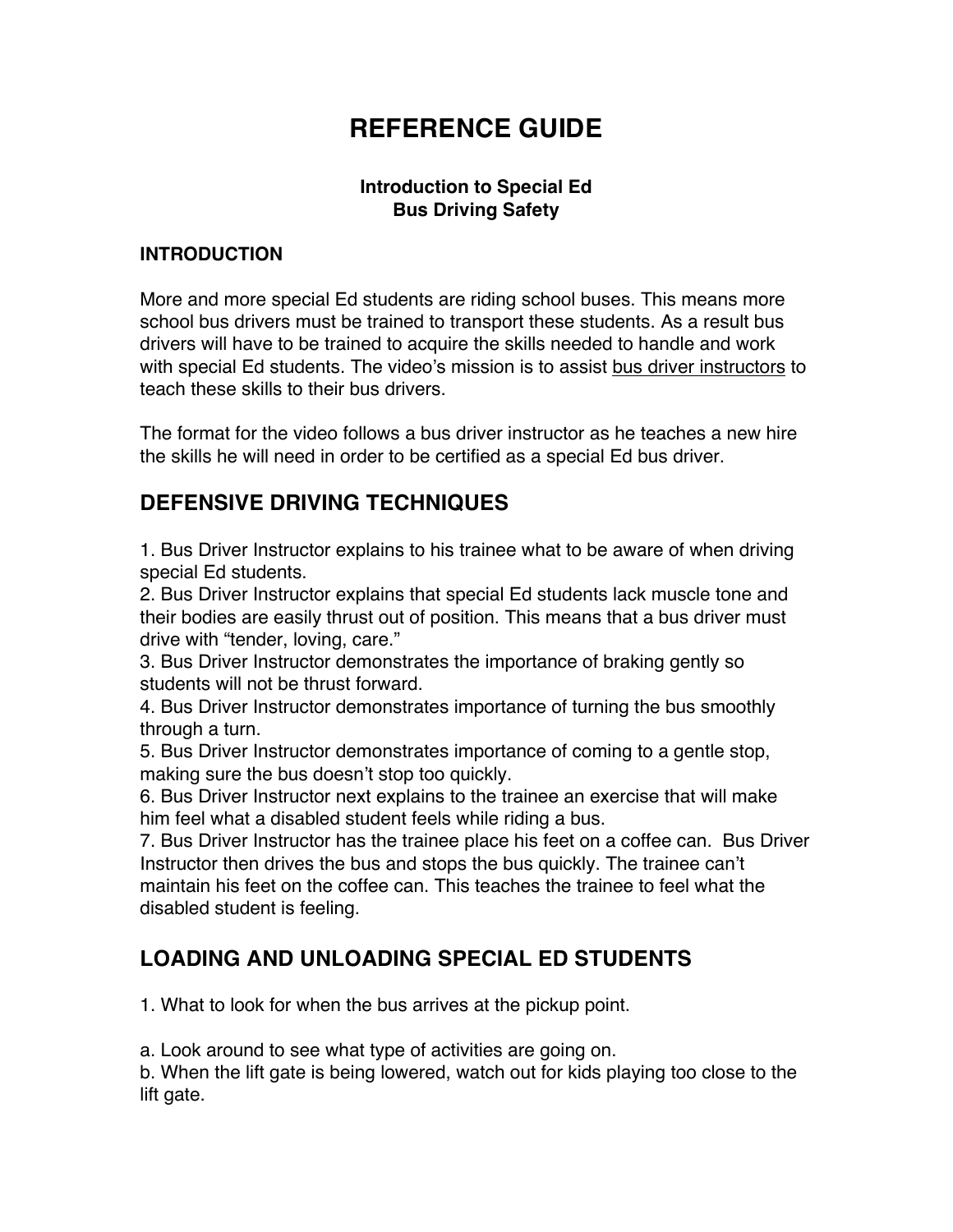c. Serious injuries have occurred when kids riding bikes collided with the lift gate because they did not notice it being lowered.

2. Before loading the wheelchair onto the bus examine the wheelchair to make sure it is in good working condition.

a. Test the brakes

b. Make sure the seat belt is working properly.

c. Check frame for loose bolts.

d. If there are any serious flaws in the wheelchair, it can not be loaded onto the bus.

3.Preparation for loading the wheelchair onto the bus.

a. Check out the surrounding area to make sure there are no kids around who could run into the bus.

b. Make sure the wheelchair you are loading is clear of the area where the ramp will be lowered.

c. If the lift gate will not operate check the following:

(1) The seat belt on the lift gate must be securely fastened or the gate will not operate.

(2) Some buses have an on and off switch in the bus compartment. Make sure the switch is properly engaged.

d. Turn on the flashing red lights before placing the student and the wheelchair on the ramp.

(PLEASE NOTE THAT THERE IS NO CONFORMITY ABOUT THIS ISSUE. EACH STATE HAS ITS OWN SET OF GUIDELINES AND YOU MUST FOLLOW THE GUIDELINES OF YOUR SCHOOL DISTRICT)

e. Loading the wheelchair onto the ramp:

- (1) Line the wheelchair up in front of the ramp.
- (2) Push the wheelchair onto the ramp. Never pull it.
- (3) When pushing the wheelchair onto the ramp keep your back straight and your

knees bent. Maintaining back safety is vitally important to your personal safety.

- (4) Set the brakes on the wheelchair once it's on the ramp.
- (5) Attach the lift gate's safety belt making sure it latches into place.
- (6) Pick up the keypad and raise the lift gate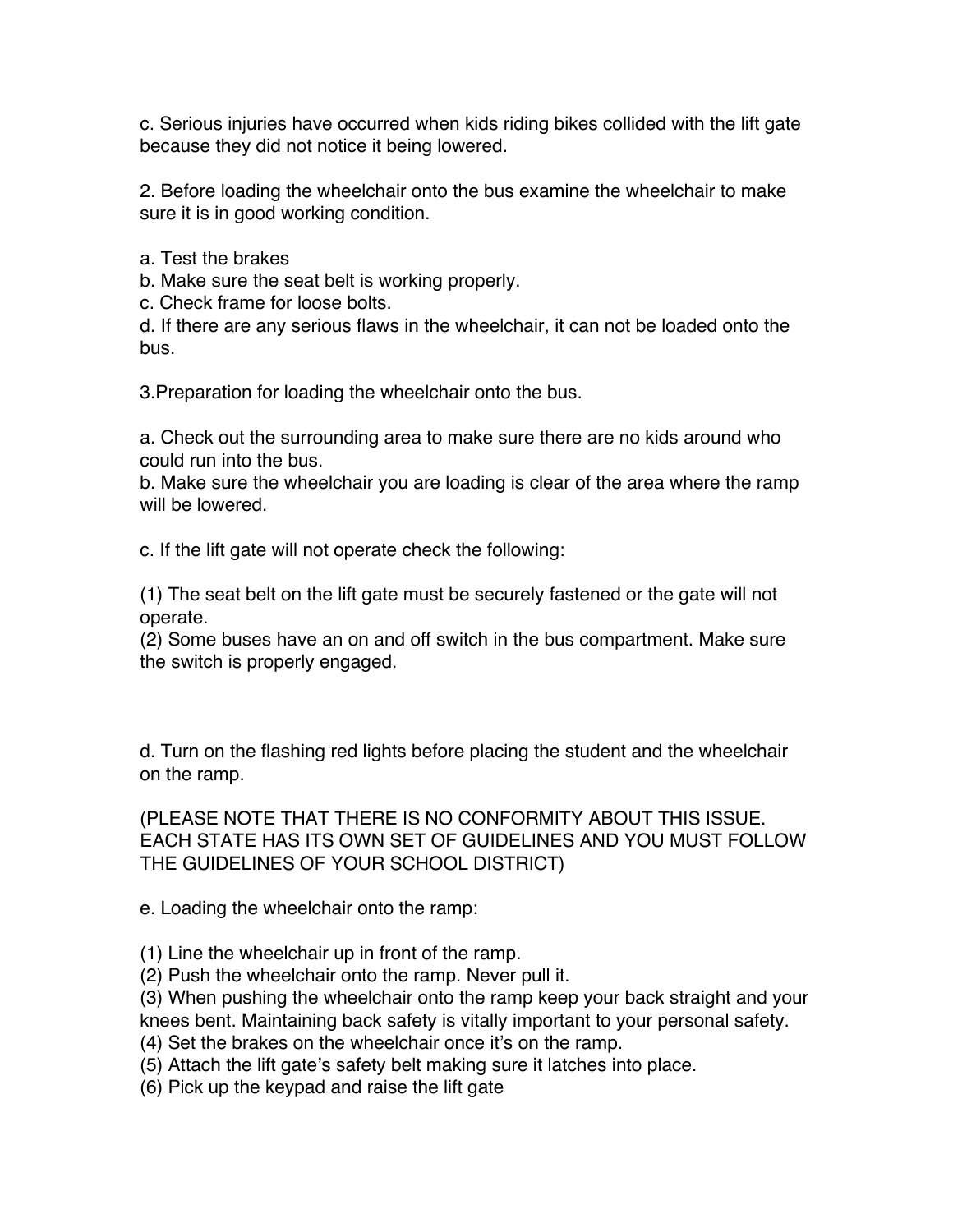- (7) Hold onto the wheelchair during the lifting process.
- (8) Once the lift gate has been raised replace the keypad and enter the bus.

(9) Pull the wheelchair into the bus. Make sure your head clears the interior wall

of the bus when you are pulling the wheelchair into the bus.

# **How to use Tie Downs**

1. Bus Driver Instructor explains to trainee the importance of tie downs. He also explains to trainee that the bus used in this example is a new bus that meets the new federal standards. There are three important features to consider:

- a. All wheelchairs must be forward facing.
- b. Each wheelchair must have at least 4 tie downs.
- c. A safety strap must also be used when tying down wheelchairs.

2. Bus Driver Instructor explains that not all buses meet these new federal safety standards.

a. For districts that don't have buses that follow the new federal safety standards, refer to the bus manufacturer's guidelines. These guidelines will explain what procedures you should follow.

3. Installation of front tie downs

a. Remove tie downs from side pouches and lay them on the floor next to the wheelchair.

b. Insert the tie down into the floor railing. Pull on it to make sure it's properly installed.

c. Next wrap the tie down around the strongest part of the. Wheelchair's frame. This is usually a welded joint or a bolt.

d. The final step is tightening the strap. This is done by pulling on it until you get proper tension.

(1) When adjusting tension on tie down your back is under stress. Avoid back injury by keeping your back straight.

4. Installation of rear tie downs

a. Insert rear tie down into the floor railing.

b. When wrapping the tie down around the frame be careful not to snag it on the wheels.

c. Set the tension on the straps by ratcheting them into place.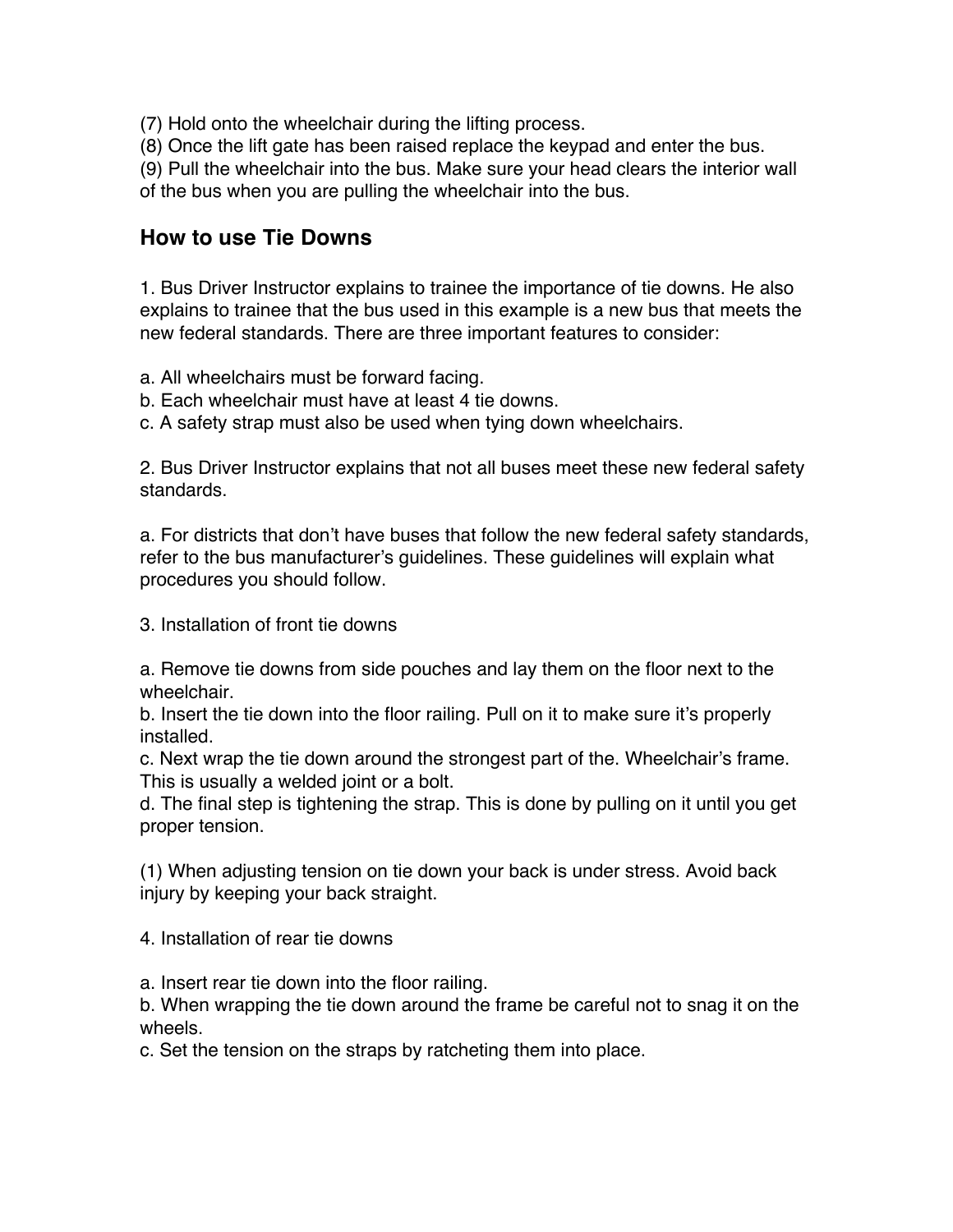d. Observe proper body mechanics when ratcheting tie downs. Often you are required to get into awkward body positions so it's important to always be aware that proper body mechanics should be used.

5. The final check

a. Check to make sure that the wheelchair is secure and can't move.

- b. Adjust tension on both front and rear tie downs if necessary.
- c. Don't adjust the tie downs too tightly or you could damage chair
- 6. Attaching the safety strap.

a. There are two safety straps that must be attached.

- (1) Attach the first strap into the floor railing.
- (2) Next attach the second strap to the locking device on the first strap.

b. The safety straps provide protection for students should it be necessary for the bus to make sharp turns or quick stops.

7. This concludes the introduction of special Ed bus driving safety.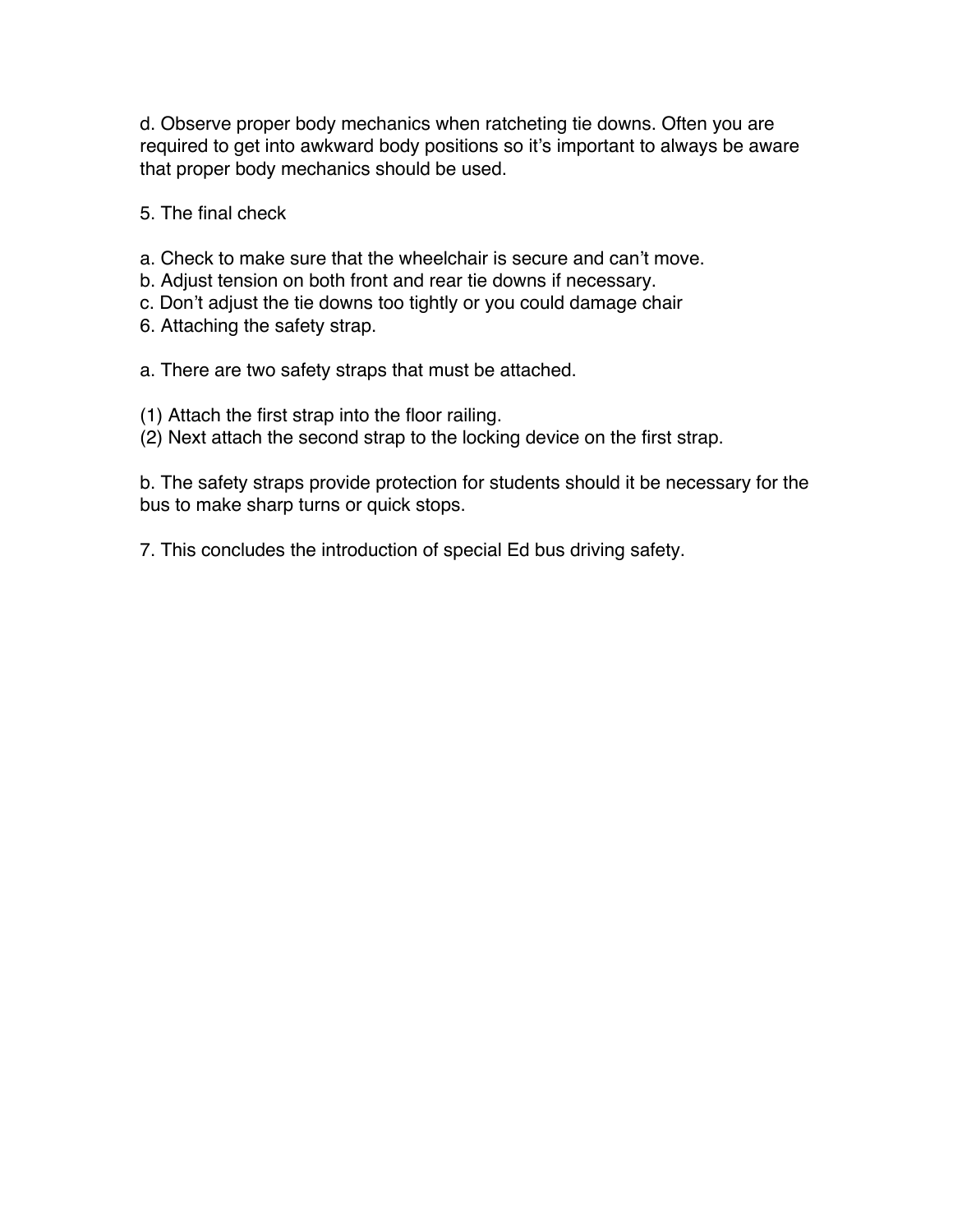### **TEST QUESTIONS**

#### **Name of Employee Date**

1. Driving a special Ed bus carefully is necessary because special Ed students have trouble controlling the movements of their bodies.

| TRUE       |  |  |  |
|------------|--|--|--|
| FAL:<br>9. |  |  |  |

2. Special Ed bus drives should brake and stop their buses in exactly the same way as regular Ed bus drivers.

| TRUE       |  |
|------------|--|
| FΔI<br>QE. |  |

3. The first thing a bus driver should do when they arrive at a pickup point is to immediately lower the lift gate.

| TRUE          |  |
|---------------|--|
| <b>FAI SF</b> |  |

4. A bus driver must allow a wheelchair onto the bus even if the brakes aren't in good working condition.

TRUE \_\_\_\_\_\_\_\_\_\_\_\_\_\_ FALSE \_\_\_\_\_\_\_\_\_\_\_\_\_\_

5. When a bus driver arrives at a pickup point, one of the first things she should do is check out the surrounding area

| TRUE         |  |
|--------------|--|
| <b>FALSE</b> |  |

6. If the lift gate is not working the bus driver should immediately call dispatch and ask for help.

| . .<br>$-$ |  |  |
|------------|--|--|
|            |  |  |

FALSE **EXECUTE** 

7. If a wheelchair is heavy and difficult to move you can get more leverage by standing behind it and pulling it onto the lift gate.

| <b>TRUE</b>  |  |
|--------------|--|
| <b>FALSE</b> |  |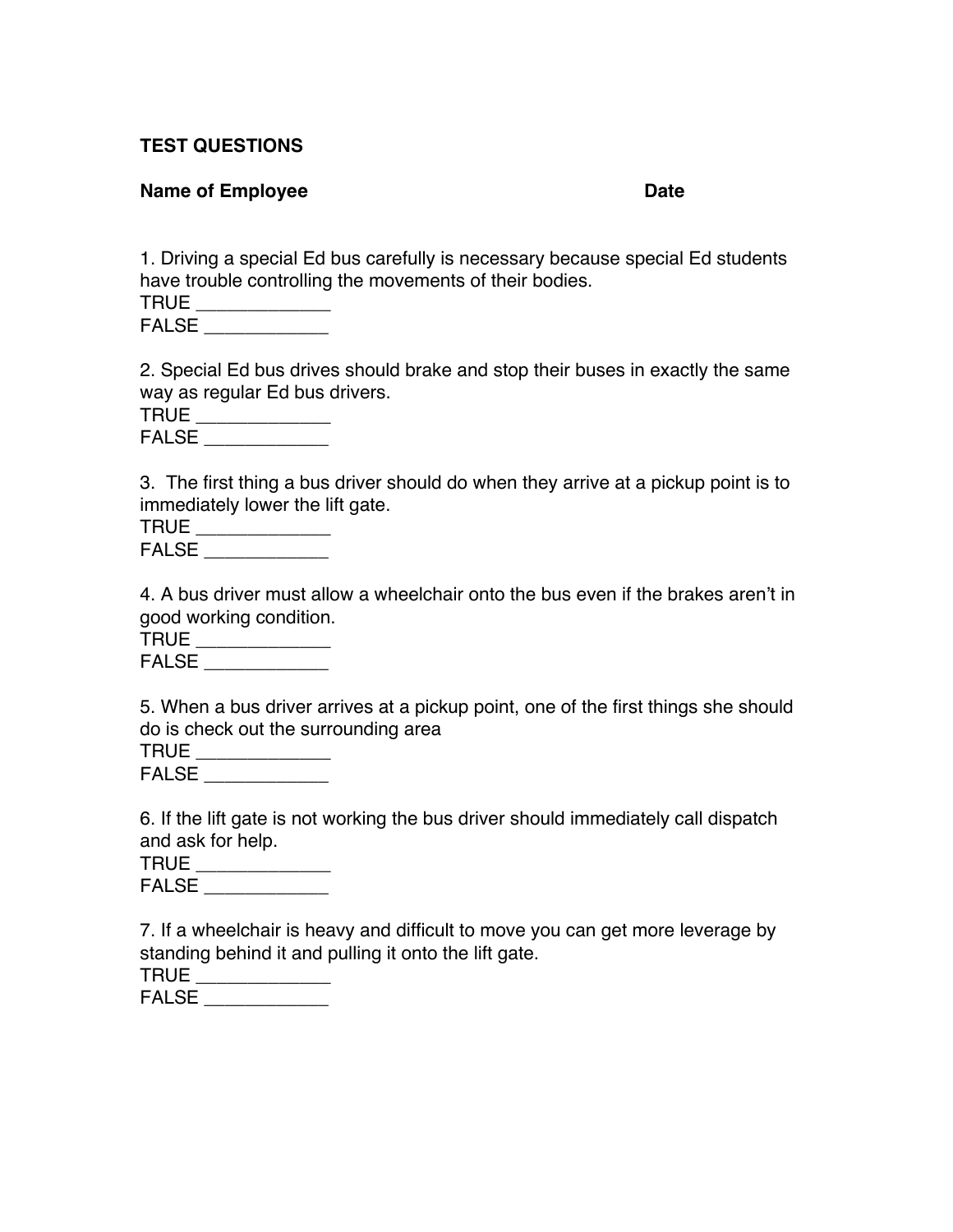8. When the wheelchair is being raised by the lift gate it's a good policy for the bus driver to maintain contact with the chair by holding onto the chair while it's being lifted.

| TRUE  |  |
|-------|--|
| FALSE |  |

9. If your school bus doesn't meet the new federal standards your guidelines for tying down the wheelchair should be left up to your own judgment. TRUE \_\_\_\_\_\_\_\_\_\_\_\_\_

| .            |  |  |
|--------------|--|--|
|              |  |  |
| <b>FALSL</b> |  |  |
|              |  |  |
|              |  |  |

10. When wrapping the tie downs around the wheelchair, it's a good idea to use the spokes of the wheel because it provides easy access.

| TRUE      |  |  |
|-----------|--|--|
| FAI<br>9. |  |  |

11. If you cinch down the tie downs to much you can damage the wheelchair. TRUE \_\_\_\_\_\_\_\_\_\_\_\_\_\_

FALSE \_\_\_\_\_\_\_\_\_\_\_\_

12. If you get into an awkward body position when tying down a chair its O.K. because your back is strong enough to endure the stress.

TRUE \_\_\_\_\_\_\_\_\_\_\_ FALSE \_\_\_\_\_\_\_\_\_\_\_\_

13. After front and rear tie downs have been secured there is no need to make any further adjustments.

TRUE \_\_\_\_\_\_\_\_\_\_\_\_\_\_

FALSE \_\_\_\_\_\_\_\_\_\_\_\_

14. The main reason for safety straps is to protect students in case the bus must make a sudden stop or sharp turn.

| TRUE  |  |  |  |
|-------|--|--|--|
| ----- |  |  |  |

 $FALSE \_\_$ 

15. When lowering the lift gate, place the wheelchair as close as possible to the point where the lift gate will be lowered.

| FΑ<br>ココ<br>ΛL |  |
|----------------|--|